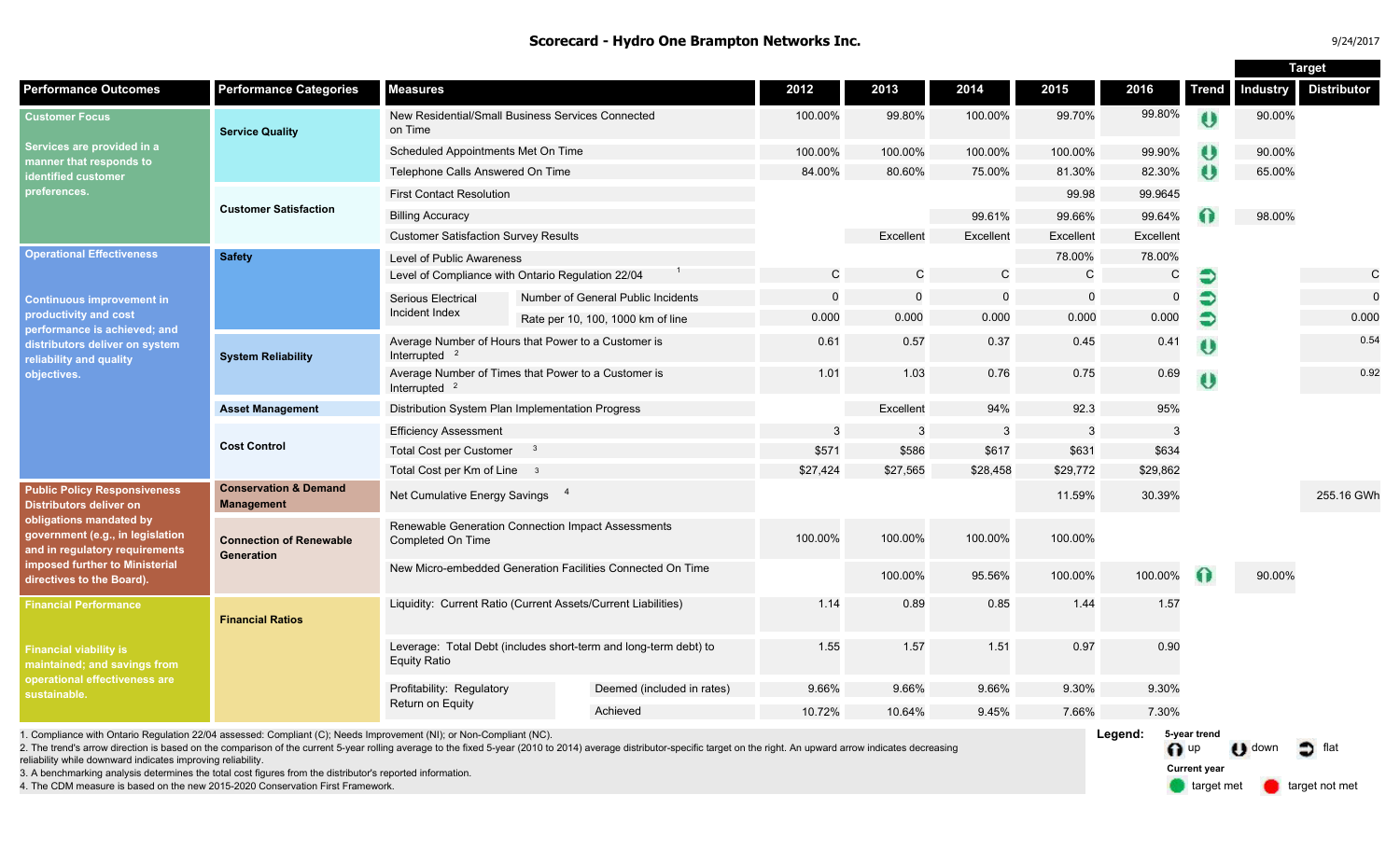# **2016 Scorecard Management Discussion and Analysis ("2016 Scorecard MD&A")**

The link below provides a document titled "Scorecard - Performance Measure Descriptions" that has the technical definition, plain language description and how the measure may be compared for each of the Scorecard's measures in the 2016 Scorecard MD&A: **[http://www.ontarioenergyboard.ca/OEB/\\_Documents/scorecard/Scorecard\\_Performance\\_Measure\\_Descriptions.pdf](http://www.ontarioenergyboard.ca/OEB/_Documents/scorecard/Scorecard_Performance_Measure_Descriptions.pdf)**

# **Scorecard MD&A - General Overview**

Hydro One Brampton had a very positive scorecard in 2016 (i.e. all targets were met), demonstrating that the Company delivered solid customer service, had strong system performance and provided sustained value to the residents and businesses in the City of Brampton.. The Company's overall strategy is to continue to improve its customer satisfaction and its operations, with employee safety and reliability being of foremost importance. Hydro One Brampton ensures that customer interactions provide value for the customers and that each interaction is efficient, relevant and consistent. The Company offers its customers a variety of opportunities to connect with the utility through customer visits, community events, facility tours and on the internet.

The Company invests in its distribution system, based on prudent system planning and asset management processes, which incorporate customer interests and feedback. Such investments were a contributing factor to the improvement of System Reliability results in 2016. Hydro One Brampton continued to maintain excellent system reliability performance in 2016 relative to its own historical performance as well as relative to industry benchmarks.

The Company's emphasis on customer service translated into positive results related to customer experience. The customer satisfaction survey metric exceeded industry standards, and the overall customer satisfaction level, consistent with 2015 and all previous years, was excellent. As an example, the telephone calls answered on time metric increased from 81.3% in 2015 to 82.3% in 2016, substantially surpassing the industry target of 65%.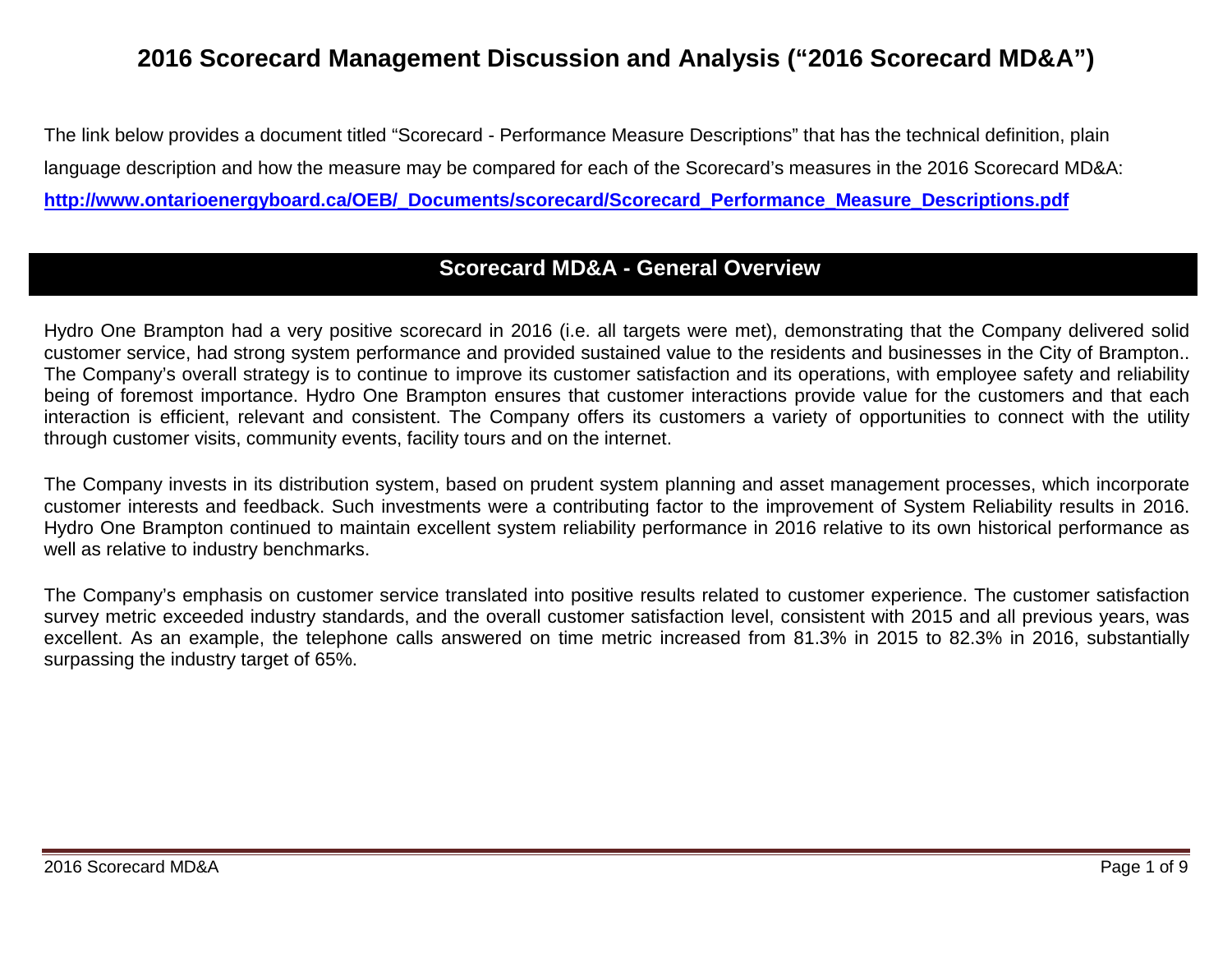### **New Residential/Small Business Services Connected on Time**

The City of Brampton is one of the fastest growing cities in Canada; Hydro One Brampton receives a high volume of requests for new residential developments and businesses each year. In 2016, Hydro One Brampton connected 99.8% of 4,541 eligible low-voltage residential and small business customers (less than 750 volts) to its system within the five-day timeline prescribed by the Distribution System Code ("DSC"). The Company continued to surpass the Ontario Energy Board ("OEB") mandated target of 90%.

#### **Scheduled Appointments Met On Time**

The OEB's DSC requires that electricity distributors offer to schedule an appointment within a window of time that is no greater than four hours. The electricity distributor must arrive for the appointment within the scheduled timeframe 90% of the time. Appointments include requests for underground cable locates, reconnections, and meter reads. Of 3,788 appointments scheduled in 2016 requiring the presence of the customer, Hydro One Brampton met 99.9% of these appointments within the OEB approved timeframe. These results are considerably better than the industry target of 90%.

#### **Telephone Calls Answered On Time**

The OEB's DSC requires that electricity distributors answer calls within 30 seconds, 65% of the time. The performance of this measurement is influenced by the volume of customer calls that are received by the call centre and are driven by factors such as billing inquiries, customer move in and outs, news about the electricity market in the media, conservation and demand management programs and power outages.

In 2016, Hydro One Brampton's Customer Service Representatives ("CSR") received approximately 158,400 calls from customers as compared to 145,100 calls in 2015. This represents a 9.9% increase in call volumes. Hydro One Brampton CSRs answered 82.3% of incoming calls within 30 seconds. This performance exceeds the OEB mandated target of 65% and is an improvement of 1.0% compared to the 2015 result of 81.3%.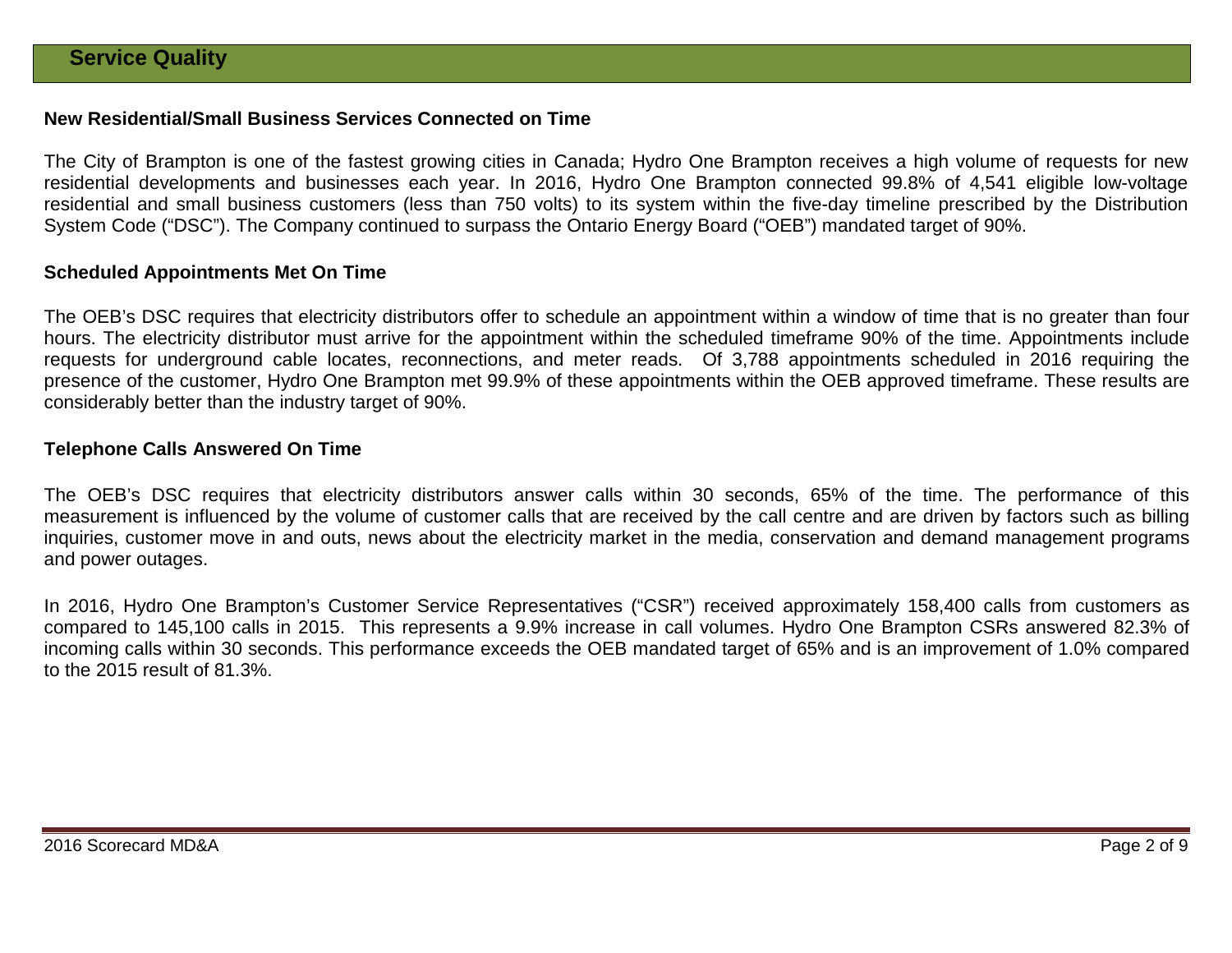#### **First Contact Resolution**

The OEB does not provide a specific metric for First Contact Resolution ("FCR"), which is a customer query resolved in a single call, thereby eliminating the need for the customer to follow up with a second call. The OEB instructed all electricity distributors to review and develop a number of customer satisfaction measurements for reporting starting in 2015.

The OEB plans to review information provided by electricity distributors over the next few years and implement a commonly defined measure for this item in the future. As a result, each electricity distributor may have different measurements of performance until such time as the OEB provides specific direction regarding a commonly defined measure.

Skill based routing is utilized at Hydro One Brampton to route incoming customer queries to the appropriate agent queue for quick resolution. Hydro One Brampton measures its FCR metric based on a percentage of calls where customer queries were addressed at the first contact in proportion to the total calls received by the call center. Any customer telephone queries escalated to a supervisor or a manager from the Customer Care call center are determined not to have been resolved at the first contact. In 2016, 84,562 calls were received by the call center and 99.96% of the calls were resolved on first contact. When a telephone customer query is escalated to a supervisor or manager, such calls are logged in the Customer Information System with all relevant details and comments.

#### **Billing Accuracy**

The Billing Accuracy customer satisfaction metric is defined as the number of accurate bills issued expressed as a percentage of the total bills issued. A bill is considered accurate if it has not been subject to any adjustments, meter reading estimates, or a bill cancellation with a re-bill. In 2016, Hydro One Brampton issued more than 1.8 million customer bills and achieved billing accuracy performance of 99.6%. This is consistent with Hydro One Brampton's performance in previous years and exceeds the prescribed OEB target of 98%.

#### **Customer Satisfaction Survey Results**

Electricity distributors are required to measure and report customer satisfaction results at least every other year. At this time, the OEB is allowing electricity distributors the discretion as to how they implement this measure.

Over the last ten years, Hydro One Brampton has engaged a third party, Simul Corporation, to conduct annual customer satisfaction surveys. These surveys provide information that supports discussions surrounding improving customer service at all levels and departments within Hydro One Brampton. The survey asks customers questions on a wide range of topics, including: overall satisfaction with the Company, reliability, customer service, outages, billing and community involvement. In addition, Hydro One Brampton provides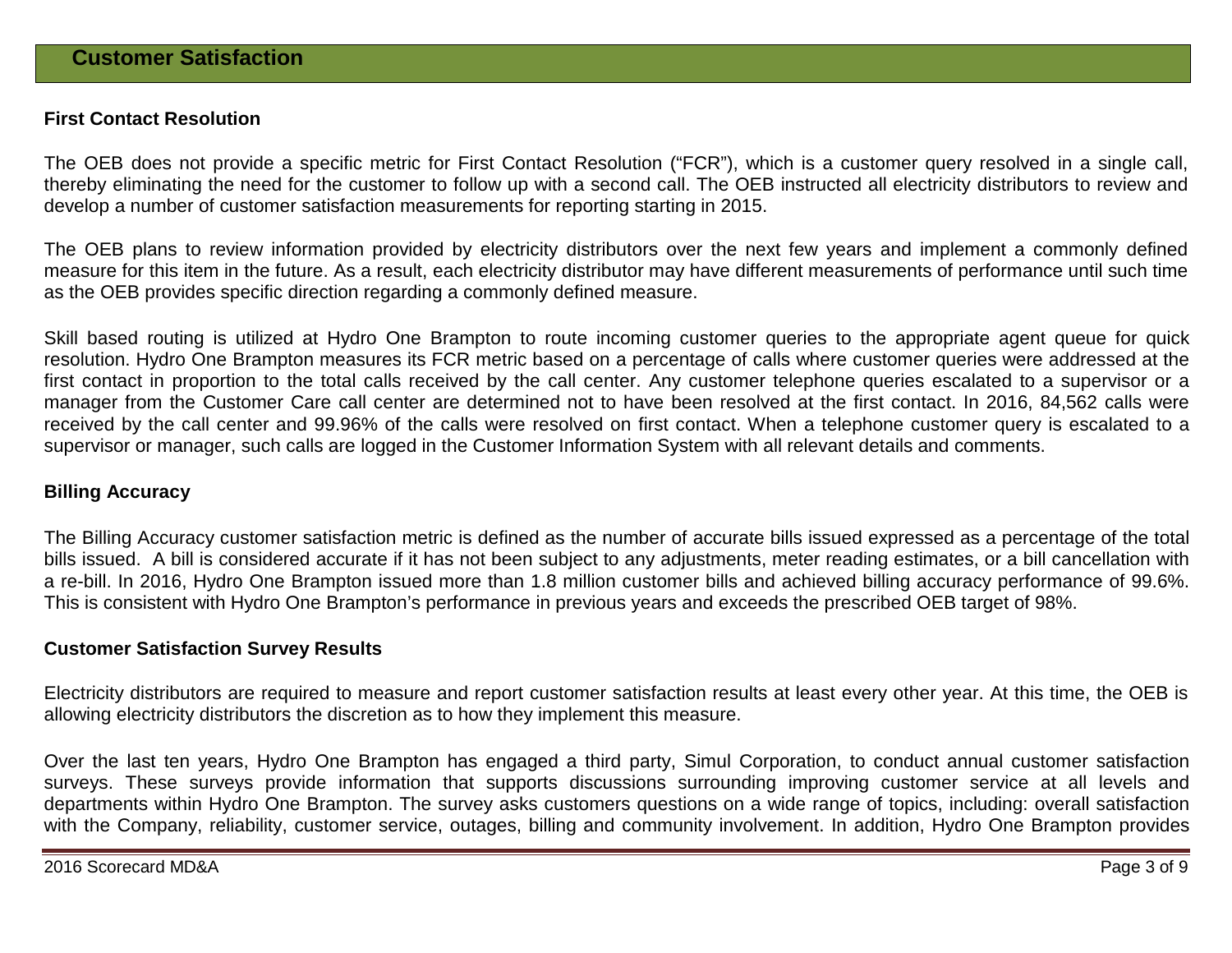input to this third party to enable it to develop questions that will aid in gathering data about customer expectations and needs. This data is then incorporated into Hydro One Brampton's planning process and forms the basis of plans to improve customer satisfaction and meet the needs of customers.

The survey evaluates the level of customer satisfaction and identifies areas of improvement; moreover, the survey results also help to identify the most effective means of communication. Hydro One Brampton's 2016 Customer Satisfaction Results contain a number of measures of customer satisfaction. For Residential and small General Service customers, Hydro One Brampton achieved an overall score of 91% in both 2016 and 2015. For large Commercial and Industrial ("C&I") customers, Hydro One Brampton achieved an overall score of 94% in 2016.

# **Safety**

# **Public Safety**

# **Component A – Public Awareness of Electrical Safety**

Hydro One Brampton contracted a third party consultant to perform a survey on Public Awareness of Electrical Safety. All questions used in the survey followed the Biannual Standardized Scorecard Public Awareness of Electrical Safety Telephone Questionnaire, published by the OEB on November 25, 2015. Hydro One Brampton achieved a score of 78%. The results are based on a telephone survey (Random Digit Dialing) among 400 members of the general public that are 18 years of age or older and reside in Hydro One Brampton's service territory. The data was statistically weighted according to Canadian census figures (2011) for age, gender and region.

Hydro One Brampton continued to implement its own prevention programs and participate in joint prevention programs aimed at raising public awareness of electrical safety through education and interactions with the public. Such programs include public open houses, the City of Brampton "Emergency Preparedness Week", training of City Emergency Response Volunteers ("CERV") and the School Electrical Safety Awareness Program.

# **Component B – Compliance with Ontario Regulation 22/04**

In 2016, Hydro One Brampton was audited by the Electrical Safety Authority ("ESA"). The ESA found that Hydro One Brampton was fully compliant with Ontario Regulation 22/04. This Regulation establishes electrical safety requirements for the design, construction, and maintenance of electrical distribution systems owned by distributors.

# **Component C – Serious Electrical Incident Index**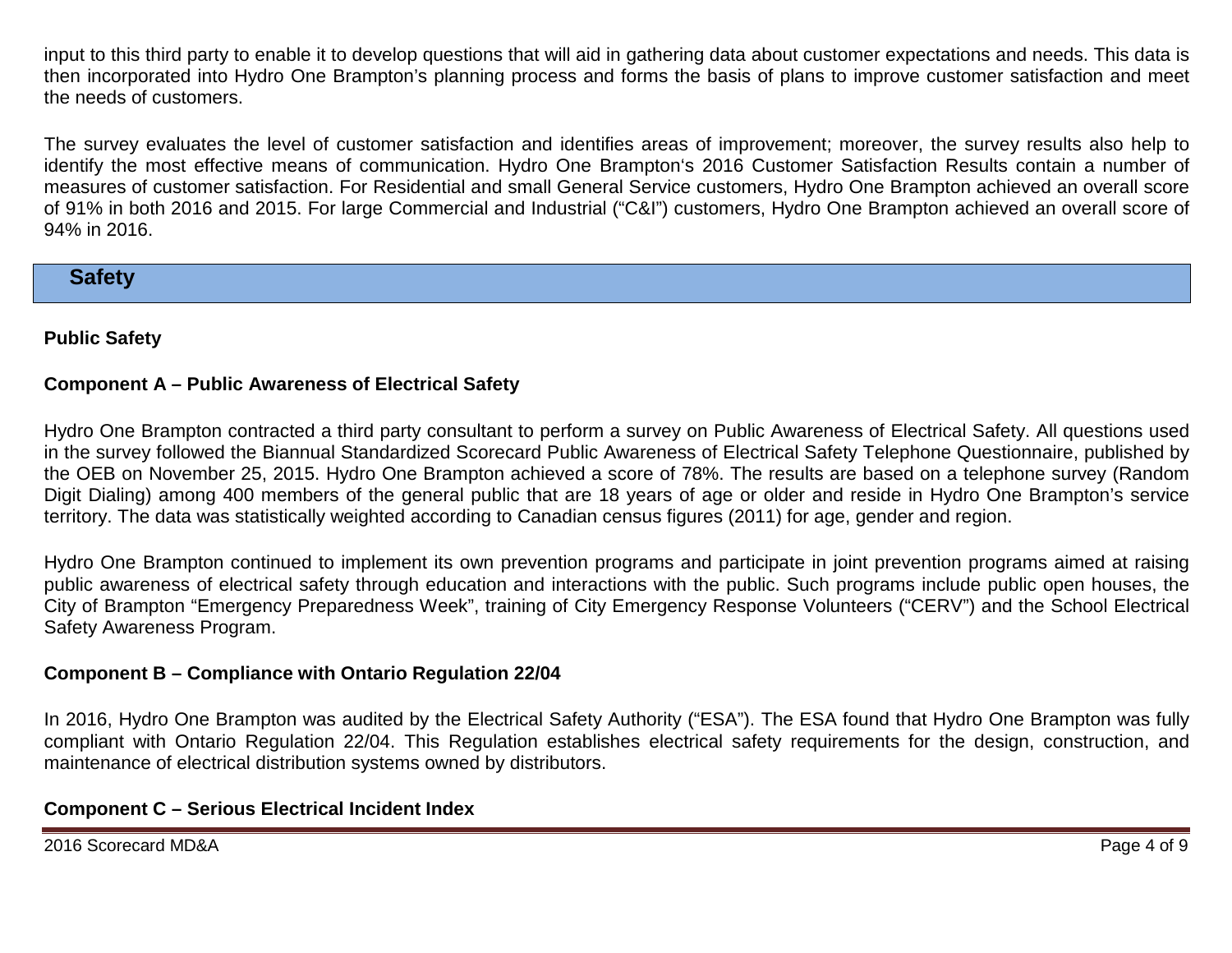During the reporting period, Hydro One Brampton had zero (0) serious electrical incidents due to contact with its electricity infrastructure. This results in a rate of 0.00 serious electrical incidents per 1,000 km of line for 2016. Hydro One Brampton's result in 2016 met the OEB's prescribed target of zero (0) for both the number of serious incidents and the rate per 1,000km of line.

# **System Reliability**

### **Average Number of Hours that Power to a Customer is Interrupted**

In 2016, Hydro One Brampton's average number of hours that power to a customer is interrupted improved slightly by 0.04 hours (2.4 minutes). This reduction can be attributed to continued investments in distribution system automation. The leading causes for the average number of hours that power to a customer is interrupted continue to be equipment failure and foreign interference related outages. Hydro One Brampton was well below target for the average number of hours that power to a customer is interrupted (0.41 hours compared to a target of 0.54 hours).

#### **Average Number of Times that Power to a Customer is Interrupted**

Hydro One Brampton's average number of times when power to a customer was interrupted improved slightly with a decrease in occurrences by 0.06 interruptions. The leading cause for the average number of times that power to a customer is interrupted continue to be equipment failure and foreign interference related outages. Hydro One Brampton was well below target for the average number of times when power to a customer was interrupted (0.69 interruptions compared to a target of 0.92 interruptions).

# **Asset Management**

#### **Distribution System Plan Implementation Progress**

The Distribution System Plan ("DSP") Implementation Progress measure was initiated by the OEB in 2013. The OEB does not require all distributors to use the same approach to measure DSP Implementation progress. Until the OEB establishes a definition for this measure, utilities may define the measure in the manner that best fits their situation. However, the OEB requires that a distributor report on this metric to indicate whether its work continues to be "on track" relative to its DSP.

The DSP outlines Hydro One Brampton's planned capital expenditures from 2014 to 2019 that are required to maintain and expand Hydro One Brampton's electricity system to serve its existing and future customers. Hydro One Brampton's 2014 - 2019 DSP was developed based on asset management and planning practices that incorporated investment portfolio optimization, work execution and continuous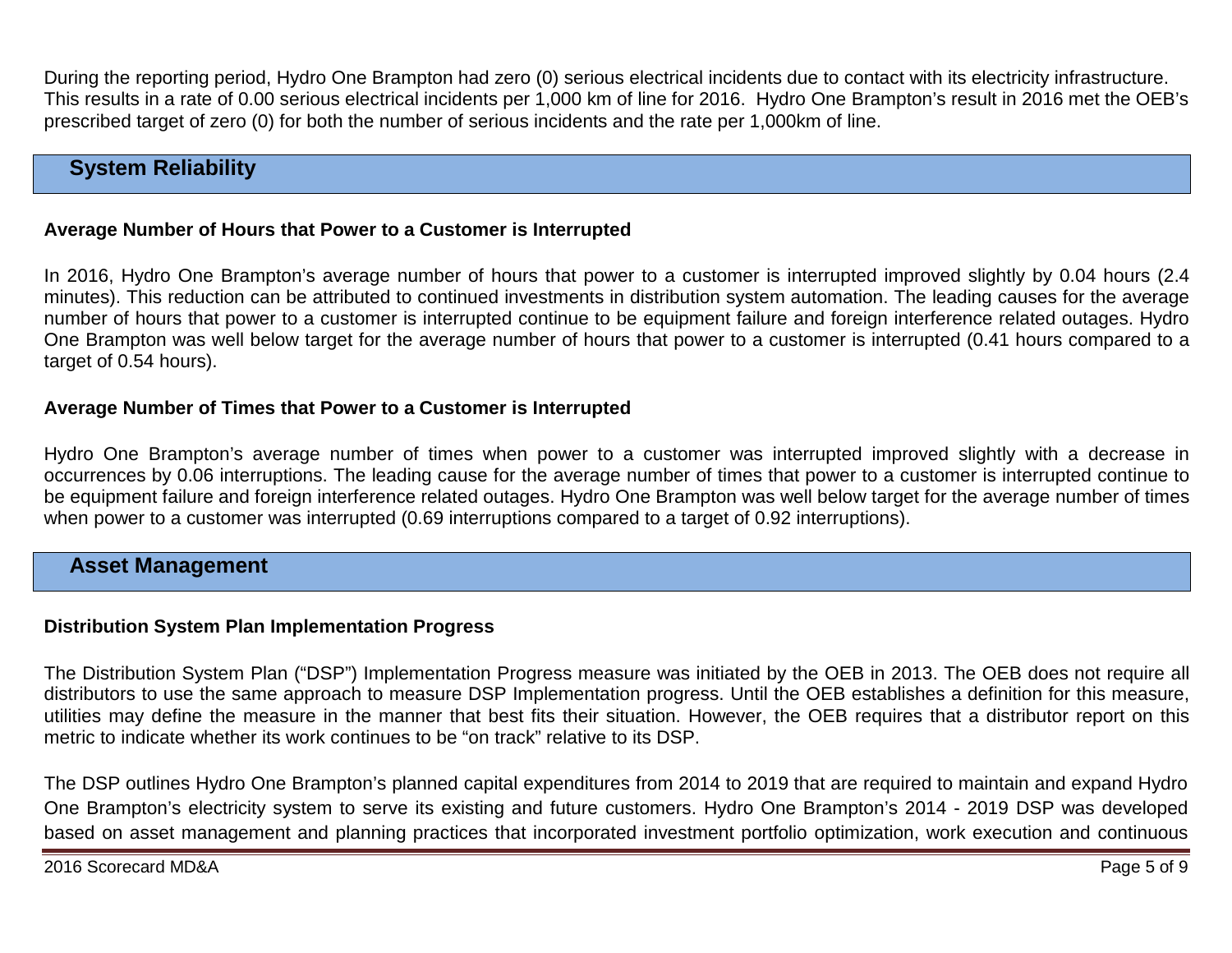improvement stages. DSP capital investment implementation performance measures are integrated into the Hydro One Brampton's Work Program Achievement ("WPA"), which formed part of the Hydro One Brampton's corporate performance scorecard. Hydro One Brampton revised the WPA tracking in 2015 to more accurately reflect the scope, benefit and risk mitigating scores. Accordingly, each project is proportionally weighted relative to projects' costs, the benefits and risk mitigating scores.

In 2016, the Company completed 44 projects out of 46 planned project and programs which represents a 95% completion rate. The cumulative 2015 and 2016 actual capital expenditure was 101.2% of the Board approved 2015 and 2016 DSP capital expenditure amount.

# **Cost Control**

### **Efficiency Assessment**

The Pacific Economics Group LLC ("PEG") evaluates the total annual operating and capital costs of Ontario local electricity distribution companies on behalf of the OEB to produce a single efficiency ranking. The rankings of the electricity distributors are divided into five groups based on the magnitude of the difference between their actual and predicted costs. Consistent with 2015, Hydro One Brampton was placed in Group 3 in 2016, where group 3 is defined as having actual costs within  $+/-10$  percent of predicted costs.

Group 3 is considered "average efficiency"; in other words, Hydro One Brampton's costs are within the average cost range for distributors in the Province of Ontario. In 2016, 47% (32 distributors) of the Ontario distributors were ranked as "average efficiency"; 29% were ranked as "more efficient"; 24% were ranked as "least efficient.

# **Total Cost per Customer**

Total cost per customer as calculated in the PEG econometric model is the sum of Hydro One Brampton's total capital and operating costs divided by the total number of customers served. Hydro One Brampton's Total Cost per Customer had increased on average by 2.76% per year over the period from 2012 to 2016. In 2016, total cost per customer of \$634 remained relatively flat and represented an increase of 0.48% over 2015.

# **Total Cost per Km of Line**

The total cost per Km of line measure is based on dividing the same cost figure for the above metric (for total cost per customer) by the Km of line that Hydro One Brampton operates to serve its customers. Hydro One Brampton's Total Cost per Km of Line has increased on average by 2.22% per year over the period from 2012 to 2016. In addition, the 2016 total cost per Km of line was 0.30% higher than 2015.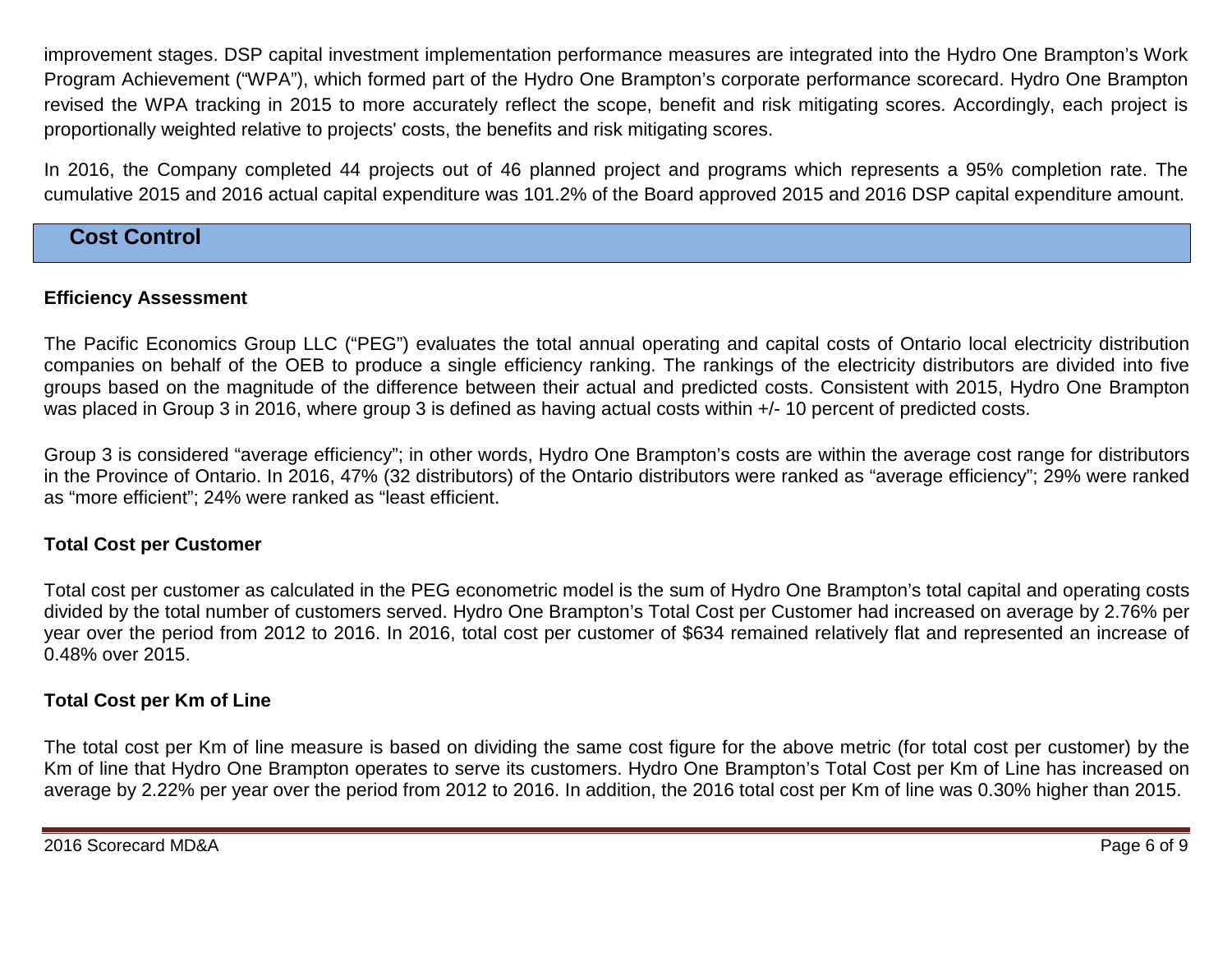#### • **Net Cumulative Energy Savings**

Hydro One Brampton Networks Inc. achieved 42.2 GWh of Net Energy Savings in 2016 of which 41.7 GWh will contribute towards the Company's six year target of 255.2 GWh.

Net cumulative savings achieved in the first two years of the Conservation First Framework are 81.1 GWh, of which 77.5 GWh will persist to 2020 (30.4% six year cumulative target).

# **Connection of Renewable Generation**

#### **Renewable Generation Connection Impact Assessments Completed on Time**

Electricity distributors are required to conduct Connection Impact Assessments ("CIA") and submit an Offer to Connect within 60 days of receiving all the required documents from the customer. In 2016, Hydro One Brampton did not complete any new Connection Impact Assessments. As with last year, Hydro One Brampton remains committed to enabling renewable generation projects and maintaining its 100% result.

#### **New Micro-embedded Generation Facilities Connected On Time**

Hydro One Brampton connected 308 micro-FIT projects to the grid in 2016. All of these projects were connected within the prescribed timeframe of five business days. Hydro One Brampton achieved 100% compliance with regards to this measure, surpassing the OEB requirement of 90%. Hydro One Brampton remains committed to enabling renewable generation projects and maintaining its performance for this measure through continuous improvement of its project management and implementation functions.

# **Financial Ratios**

# **Liquidity: Current Ratio (Current Assets/Current Liabilities)**

The OEB requires distributors to report their Current Ratio because it is one of a number of common measures of the financial health of a distributor. The Current Ratio indicates whether or not the distributor has enough resources (assets) to pay its debts (liabilities) over the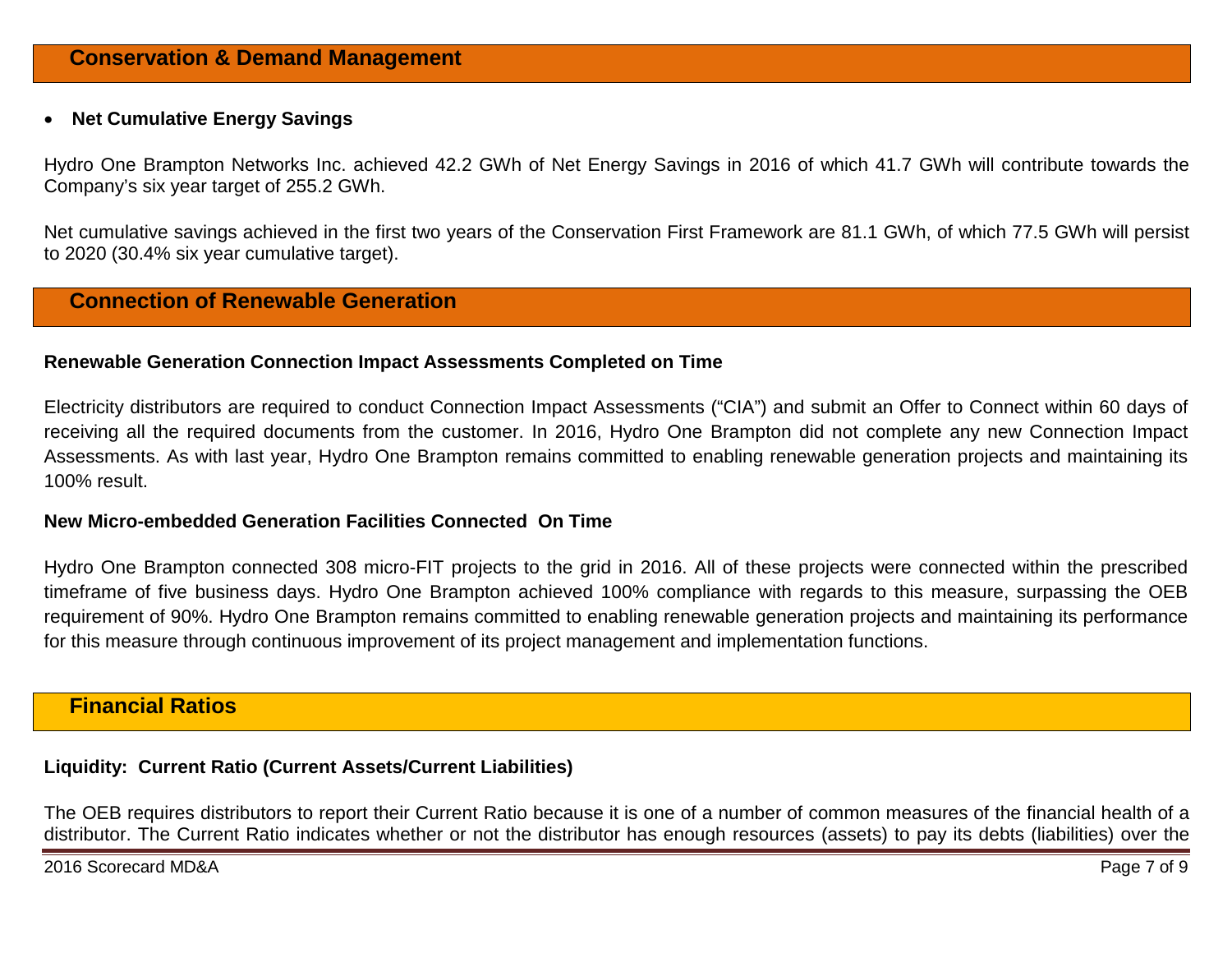next 12 months. A Current Ratio of 1.0 means all current assets can cover all current liabilities. Hydro One Brampton's current ratio increased from 1.44 in 2015 to 1.57 in 2016. The change is primarily due to an increase in the accounts receivable balance, driven by an increase in energy consumption and commodity prices, partially offset by higher accrued interest.

### **Leverage: Total Debt (includes short-term and long-term debt) to Equity Ratio**

The OEB uses a deemed capital structure of 60% debt, 40% equity for electricity distributors when establishing rates. This deemed capital mix is equal to a debt to equity ratio of 1.5 (60/40). The debt to equity ratio measures the extent to which assets are financed by debt and equity in an entity. A debt to equity ratio of more than 1.5 indicates that a distributor is more highly levered than the deemed capital structure. A debt to equity ratio of less than 1.5 indicates that the distributor is less levered than the deemed capital structure. Hydro One Brampton's total debt to equity ratio decreased from 0.97 in 2015 to 0.90 in 2016.

# **Profitability: Regulatory Return on Equity – Deemed (included in rates)**

The OEB requires all distributors to report their Return on Equity ("ROE") earned through OEB approved distribution rates as another common measure of the financial health of the distributor. The OEB allows a distributor to earn within +/- 3% of the expected ROE. When a distributor performs outside of this range, the actual performance may trigger a regulatory review of the distributor's revenues and costs structure by the OEB. Hydro One Brampton's deemed ROE of 9.30% was approved by the OEB in the Company's 2015 Cost of Service Rate Application.

#### **Profitability: Regulatory Return on Equity – Achieved**

The OEB requires all distributors to report their ROE earned through OEB approved distribution rates as another common measure of the financial health of the distributor. The OEB, however, allows a distributor to earn within plus or minus 3% of the deemed ROE. When a distributor performs outside of this range, the actual performance may trigger a regulatory review of the distributor's revenues and costs structure by the OEB. Hydro One Brampton's achieved ROE in 2016 of 7.30%, which is within the +/-3% range allowed by the OEB. The average five-year return for 2012 to 2016 was 9.15%. Hydro One Brampton's regulatory ROE decreased from 7.66% in 2015 to 7.30% in 2016. The decrease in the return is principally due to higher operating expenses.